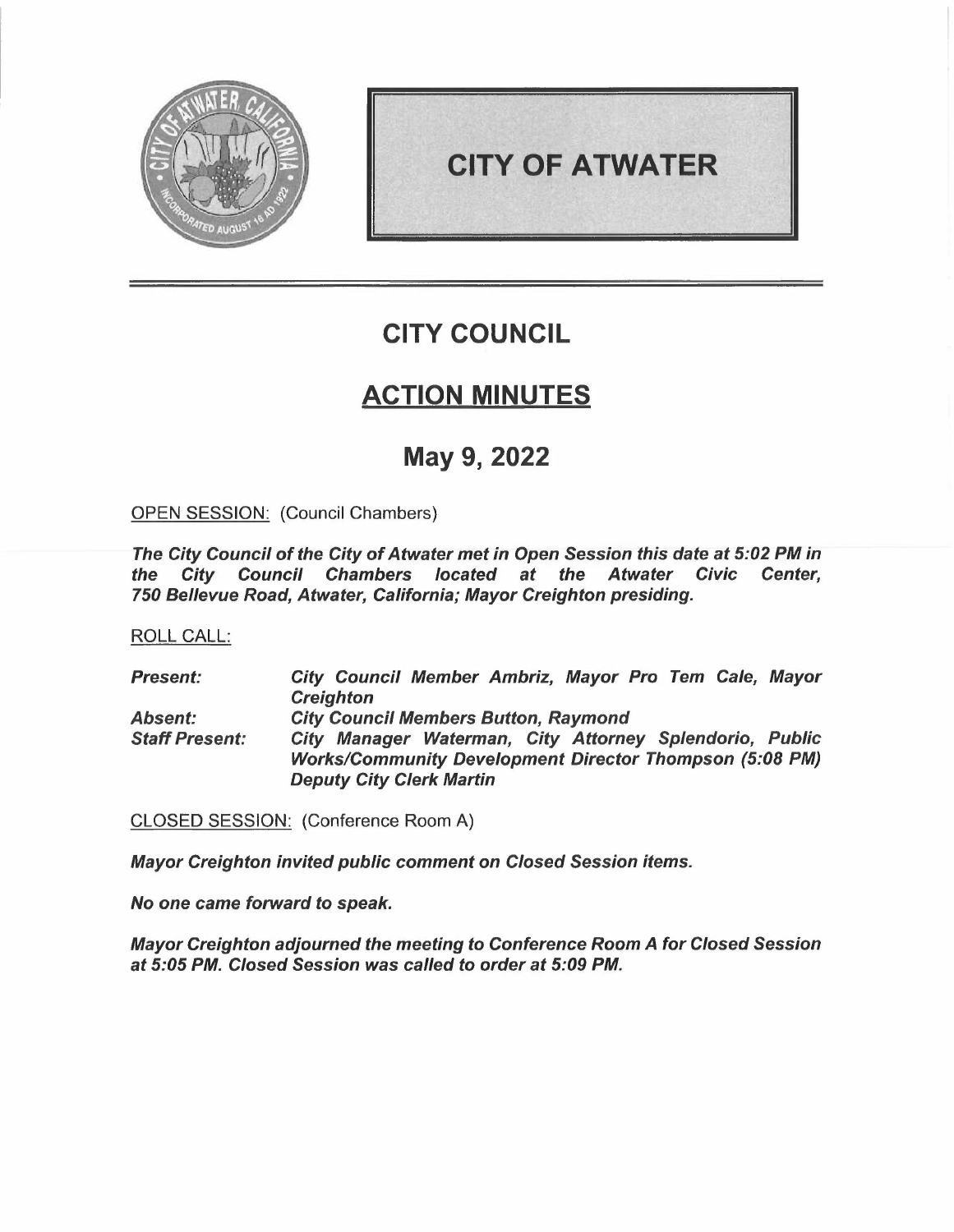Pursuant to Government Code Section 54956.8, Conference with Real Property Negotiator regarding price and terms of payment. Agency Negotiators: Public Works/Community Development Director Thompson and City Attorney Splendorio. Negotiating Parties: Kiranjeet Dhami and Roberto Hugo Carbajal

Property Locations: 1039 Atwater Blvd., APN 002-219-010 1089 Atwater Blvd., APN 002-219-011 337 E. Bellevue Road, APN 156-060-009 325 E. Bellevue Road, APN 156-060-010

Conference with Labor Negotiators - Government Code Section 54957.6, Agency Negotiators: City Manager Waterman, Deputy City Manager Del Real, and City Attorney Splendorio, Bargaining Units: Atwater Police Officers Association and AFSCME Local 2703 - Clerical Employees Unit, Mid-Managers Group, Miscellaneous Employees Unit, and Unrepresented Employees

# *Closed Session adjourned at 6:03PM.*

REGULAR SESSION: (Council Chambers)

*The City Council of the City of Atwater met in Regular Session this date at 6:07 PM in the City Council Chambers located at the Atwater Civic Center, 750 Bellevue Road, Atwater, California; Mayor Creighton presiding.* 

PLEDGE OF ALLEGIANCE TO THE FLAG:

*The Pledge of Allegiance was led by Pastor Rich Miller.* 

INVOCATION:

*The Invocation was led by Police Chaplain Steve Mead.* 

ROLL CALL:

| <b>Present:</b>       | City Council Members Ambriz, Button, Mayor Pro Tem Cale,           |
|-----------------------|--------------------------------------------------------------------|
|                       | <b>Mayor Creighton</b>                                             |
| <b>Absent:</b>        | <b>City Council Member Raymond</b>                                 |
| <b>Staff Present:</b> | City Manager Waterman, City Attorney Splendorio, Police Chief      |
|                       | Salvador, Public Works/Community Development Director              |
|                       | <b>Thompson, Finance Director Jacobs-Hunter, Deputy City Clerk</b> |
|                       | <b>Martin</b>                                                      |

MAYOR OR CITY ATTORNEY REPORT OUT FROM CLOSED SESSION:

*City Attorney Splendorio reported that the City Council was provided direction and no reportable action was taken. The Closed Session agenda was completed.*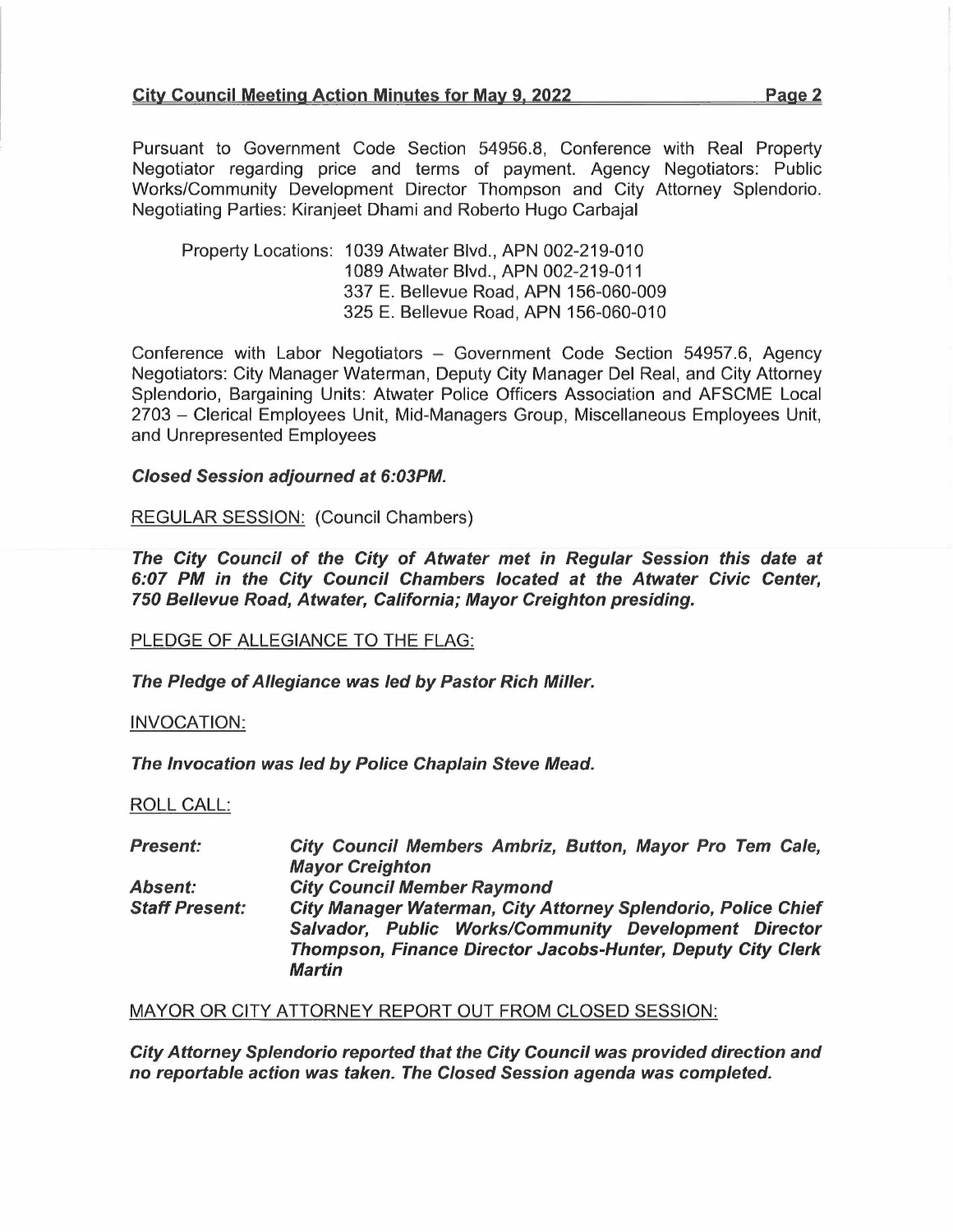# City Council Meeting Action Minutes for May 9. 2022 Page 3

#### SUBSEQUENT NEED ITEMS: *None*

#### APPROVAL OF AGENDA AS POSTED OR AS AMENDED:

*MOTION: City Council Member Button moved to approve the agenda* **as** *posted. The motion was seconded by Mayor Pro Tem Cale and the vote was: Ayes: Ambriz, Cale, Button, Creighton; Noes: None; Absent: Raymond. The motion passed.* 

#### CEREMONIAL MATTERS:

National Peace Officers Memorial Day, May 15, 2022 and National Police Week, May 15- May 21, 2022

*City Council Member Ambriz and the City Council presented the proclamation to the Police Department, recognizing the day of May 15, 2022* **as** *National Peace Officers Memorial Day and the week of May 15 - May 21, 2022* **as** *National Police Week.* 

National Public Works Week, May 15 - May 21, 2022

*Mayor Pro Tem Cale and the City Council presented the proclamation to the Public Works Department, recognizing the week of May 15- May 21, 2022* **as**  *National Public Works Week.* 

#### CONSENT CALENDAR:

*MOTION: Mayor Pro Tem Cale moved to approve the Consent Calendar as listed. The motion was seconded by City Council Member Ambriz and the vote was: Ayes: Button, Cale, Ambriz, Creighton; Noes: None; Absent: Raymond. The motion passed.* 

#### WARRANTS:

1. May 9, 2022

*ACTION: Approval of warrants* **as** *listed.* 

MINUTES: (City Council)

2. April 25, 2022 - Regular meeting

*ACTION: Approval of minutes* **as** *listed.*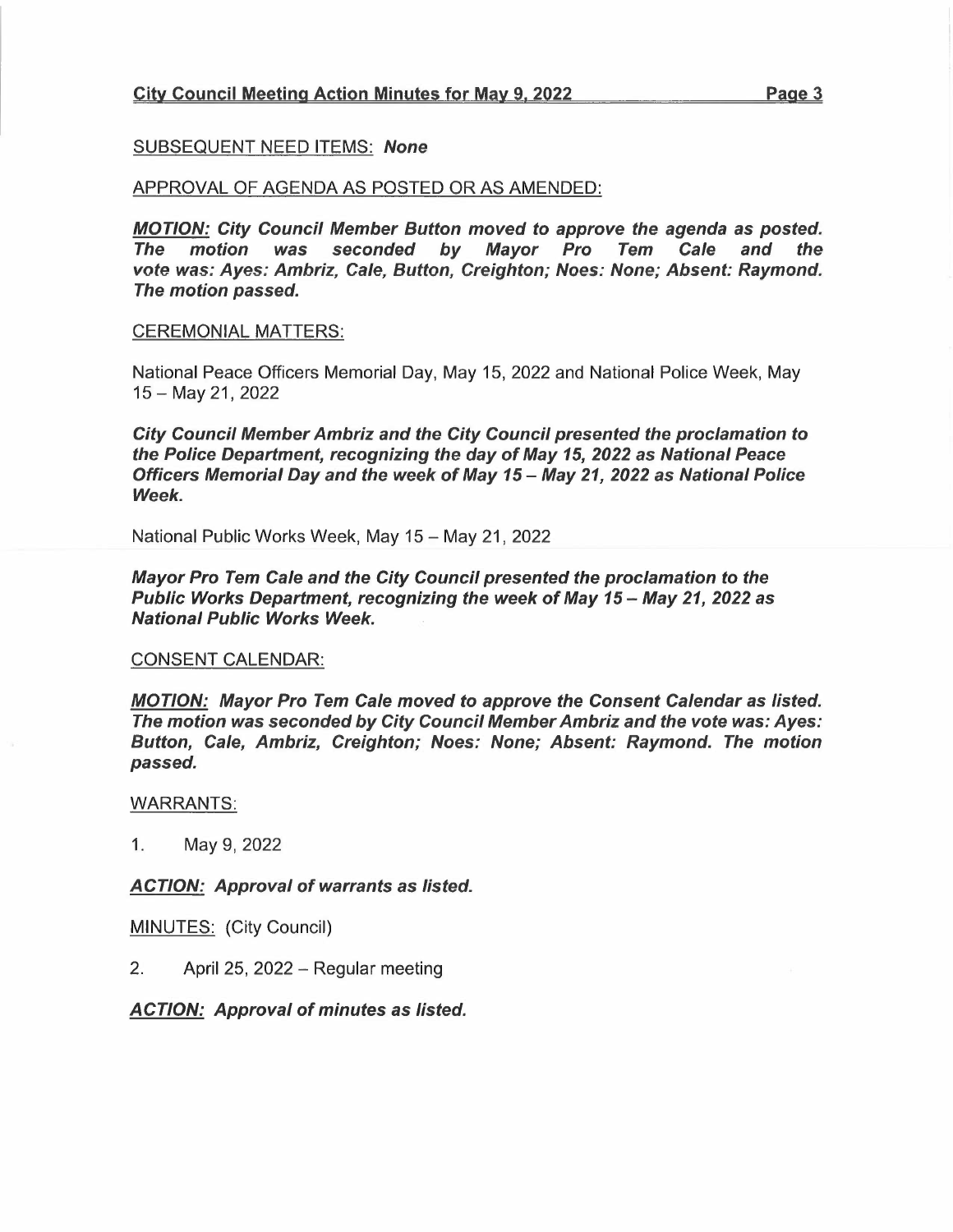# RESOLUTIONS:

3. Approving Budget Amendment amending Fiscal Year 2021-22 Budget across various accounts (Finance Director Youmara)

# *ACTION: Adoption of Resolution No. 3312-22 approving Budget Amendment No. 28 amending the Fiscal Year 2021-22 Budget across various accounts.*

4. Authorizing Budget Amendment regarding transfer of appropriations in Police Field Operations Budget and authorizing purchase of equipment and services for the Atwater Police Department (Police Chief Salvador)

*ACTION: Adoption of Resolution No. 3313-22 approving Budget Amendment No. 29 amending Fiscal Year 2021-22 Budget regarding transfer of appropriations in the Police Field Operations Budget; authorizes the appropriations to fund equipment and services to convert the Command Post Vehicle to Atwater Police Department use in an amount of \$47,000; and authorizes the purchase of body camera analysis so'ftware to complement the Atwater Police Department's Body Camera System in an amount of \$28,000.* 

### AGREEMENTS:

5. Awarding General Services Agreement to Palma Painting for Interior and Exterior Painting of future City Administration Building (Public Works/Community Development Director Thompson)

*ACTION: Awards* **a** *General Services Agreement, in a form approved by the City Attorney, to Palma Painting of Atwater, California for the interior and exterior painting of the future City Administration Building at 1160 Fifth Street, in an amount not to exceed \$32,502; authorizes and directs the City Manager to sign and affirm construction contract change orders up to an additional aggregate of \$3,250.20 (10%); and authorizes and directs the City Manager, or her designee, to execute the Agreement on behalf of the City.* 

# REPORTS AND PRESENTATIONS FROM STAFF:

Waiving the first reading by title only and introducing an ordinance of the City Council of the City of Atwater adding Chapter 8.18, "Commercial Blight Prevention" of Title 8, "Health and Safety" of the Atwater Municipal Code (City Attorney Splendorio)

# *City Attorney Splendorio provided background information on this item and addressed the concerns of the City Council regarding fee payments.*

*Public Works/Community Development Director Thompson clarified that upon adoption of the ordinance, the City will be able to implement it* **as** *a condition on new projects.*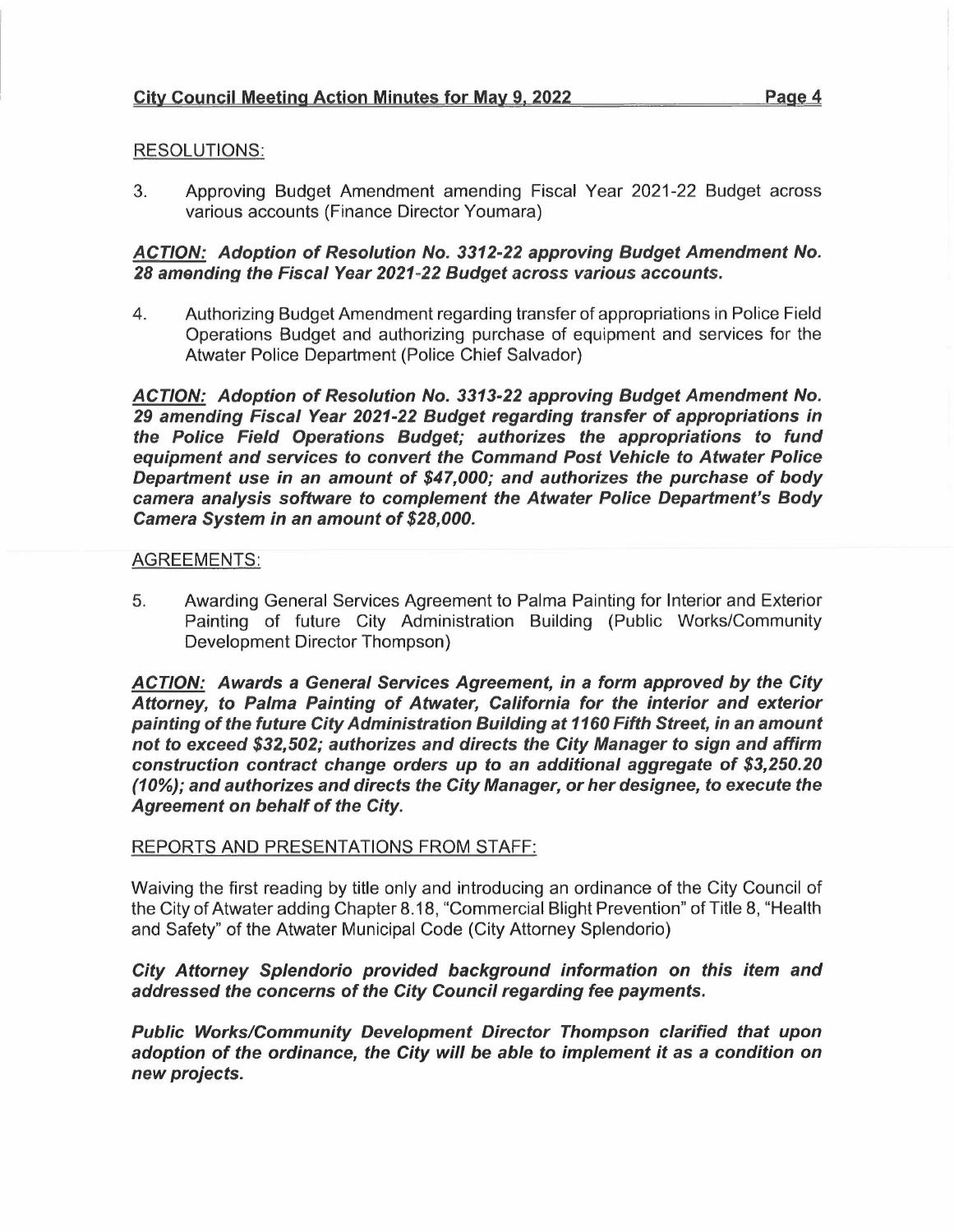*MOTION: Mayor Pro* Tern *Cale moved to waive the first reading by title only and introduce Ordinance No. CS 1049 adding Chapter 8.18, "Commercial Blight Prevention" of Title 8, "Health and Safety" of the Atwater Municipal Code. The motion was seconded by City Council Member Ambriz and the vote was: Ayes: Button, Ambriz, Cale, Creighton; Noes: None; Absent: Raymond. The motion passed.* 

# CITY MANAGER REPORTS/UPDATES:

City Manager Updates

*City Manager Waterman reported the following:* 

*• On the week of May 2, 2022, City Manager Waterman and Mayor Pro* Tern *Cale attended One Voice in Washington, D.C. and met with legislators. There are several funding opportunities available that the City will be looking into.* 

COMMENTS FROM THE PUBLIC:

*Notice to the public was read.* 

*One person asked for clarification regarding the completion of the Fruitland A venue Project.* 

*One person spoke regarding ongoing issues near Castle Vista.* 

*No one else came forward to speak.* 

CITY COUNCIL MATTERS:

City Council comments

*Mayor Pro* Tern *Cale spoke regarding the recent One Voice trip in Washington, D.C. and of the potential funding opportunities and contacts that were made.* 

*City Council Member Ambriz had nothing to report.* 

*City Council Member Button thanked the Public Works and Police Department for their work and contributions to the City. He also sent his condolences to the families of fallen law enforcement officers and wished the community and his mother a Happy Mother's Day.* 

*Mayor Creighton spoke regarding Public Works and Police Week and of the new businesses coming to the City. He reminded the community that one of the roles of the City Council is to ensure a safe and pleasant environment for citizens to live in, and also reminded the community of the City's upcoming Centennial Celebration on August 16, 2022 and of the community meeting regarding the*